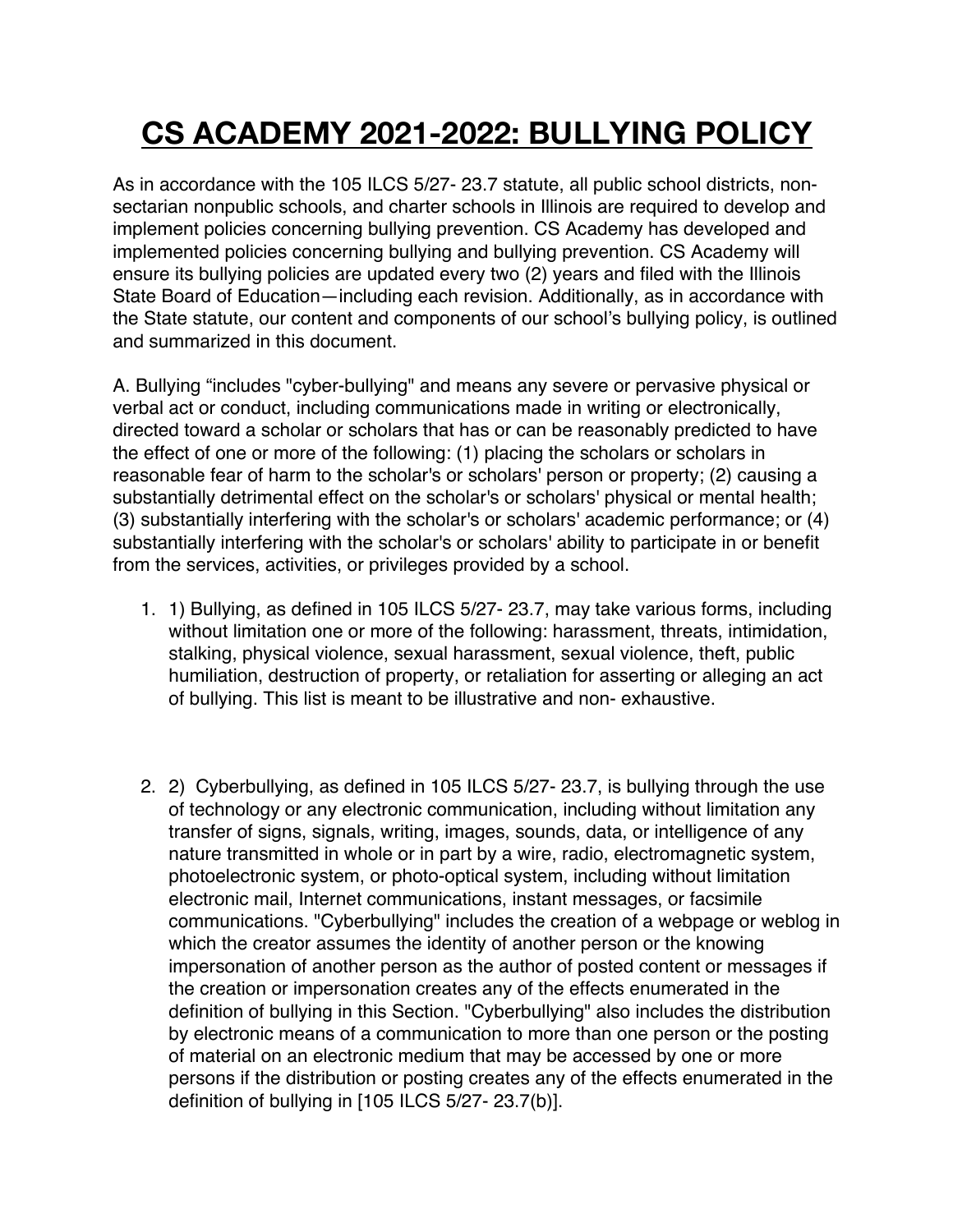Prohibition on Cyberbullying. Bullying is prohibited through the transmission of information from a computer that is accessed at a non-school-related location, activity, function, or program or from the use of technology or an electronic device that is not owned, leased, or used by a school district or school if the bullying causes a substantial disruption to the educational process or orderly operation of a school. This item applies only in cases in which a school administrator or teacher receives a report that bullying through this means has occurred and does not require a district or school to staff or monitor any nonschool-related activity, function, or program.

The Process to Determine if an Incident is Within the Scope of the Policy. 105 ILCS 5/27- 23.7 also requires that a district's bullying policy or implementing procedure shall include a process to investigate whether a reported act of bullying is within the permissible scope of the district's or school's jurisdiction. Also, shall require that the district or school provide the victim with information regarding services that are available within the district and community; such as, counseling, support services, and other programs.

## **Content of the Bullying Policies**

Under 105 ILCS 5/27- 23.7, each public school district, charter school, and nonsectarian nonpublic school must formally adopt a policy on bullying that includes at least all of the following components and criteria:

- 1. Defines "bullying," including "cyberbullying," as any severe or pervasive physical or verbal act or conduct, including communications made in writing or electronically, directed toward a scholar or scholars that has or can be reasonably predicted to have the effect of one or more of the following:
	- 1. 1) Placing the scholar or scholars in reasonable fear of harm to the scholar's or scholar' person or property;
	- 2. 2) Causing a substantially detrimental effect on the scholar's or scholars' physical or mental health;
	- 3. 3) Substantially interfering with the scholar's or scholars' academic performance; or
	- 4. 4) Substantially interfering with the scholar's or scholars' ability to participate in or benefit from the services, activities, or privileges provided by a school.
- 2. Bullying may take various forms, including without limitation one or more of the following: harassment, threats, intimidation, stalking, physical violence, sexual harassment, sexual violence, theft, public humiliation, destruction of property, or retaliation for asserting or alleging an act of bullying. This list is meant to be illustrative and non-exhaustive.
- 3. Bullying is contrary to State law and the policy of CS Academy.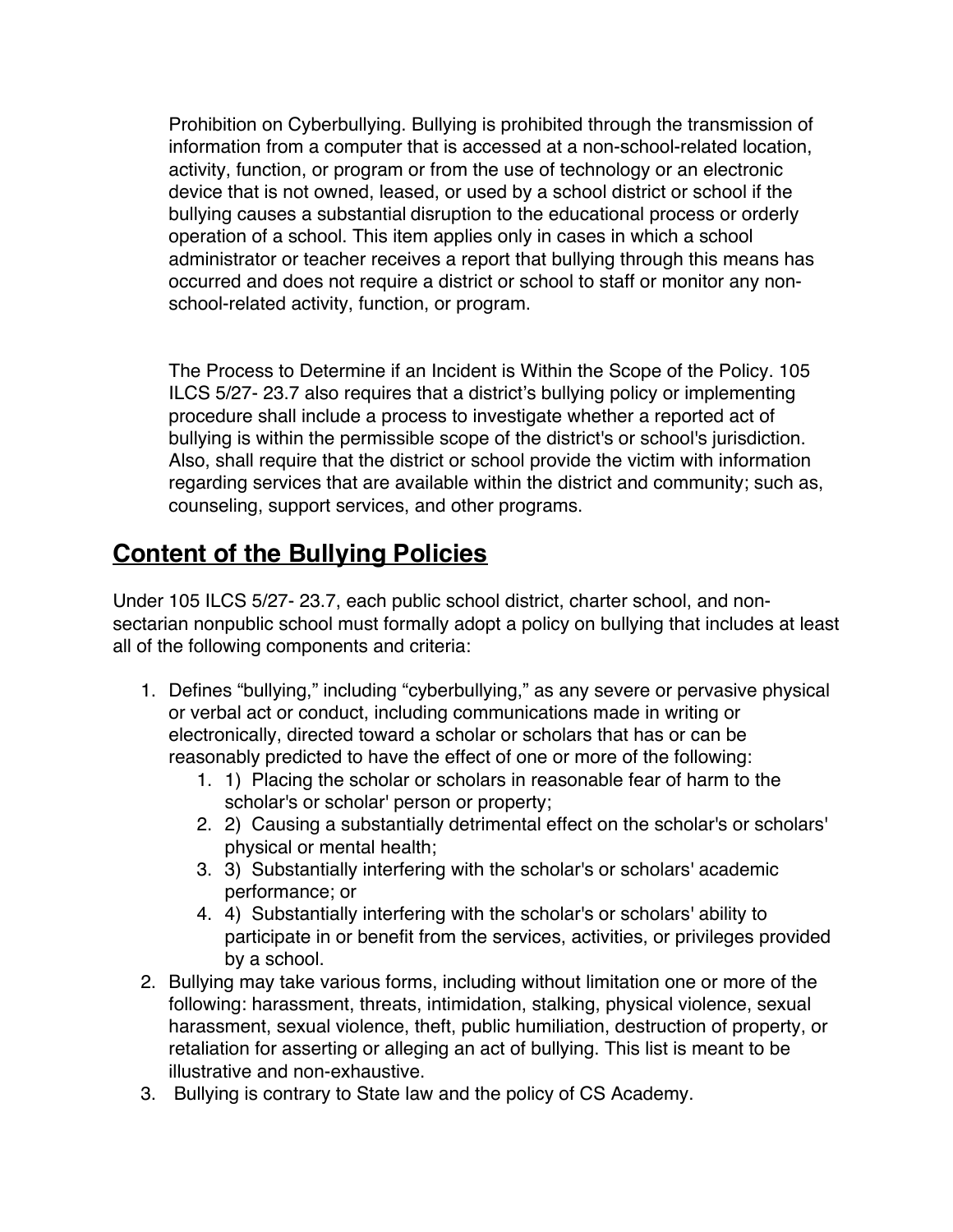- 4. We will promptly report bullying, including but not limited to, identifying and providing the school e-mail address (if applicable) and school telephone number for the staff person or persons responsible for receiving such reports and a procedure for anonymous reporting.
- 5. Consistent with federal and state laws and rules governing scholars' privacy rights includes procedures or promptly informing parents or guardians of all scholars involved in the alleged incident of bullying and discussing, as appropriate, the availability of social work services, counseling, school psychological services, other interventions, and restorative measures.
- 6. Contains procedures for promptly investigating and addressing reports of bullying, including the following:
- 1. 1) We will make all reasonable efforts to complete the investigation within ten (10) school days after the date the report of the incident of bullying was received and taking into consideration additional relevant information received during the investigation about the reported incident of bullying.
- 2. 2) We will involve the appropriate school support personnel and other staff persons with knowledge, experience, and training on bullying prevention, as deemed appropriate, in the investigation process.
- 3. 3) We will notify the principal or school administrator or his or her designee of the report of the incident of bullying as soon as possible after the report is received.
- 4. 4) Consistent with Federal and State laws and rules governing scholar's privacy rights and providing parents/guardians of the scholars who are parties to the investigation information about the investigation and an opportunity to meet with the school administrator or designee to discuss the investigation, the findings of the investigation, and the actions taken to address the reported incident of bullying.
- 5. Interventions will be taken to address bullying, which may include, but are not limited to, school social work services, restorative measures, social-emotional skill building, counseling, school psychological services, and community-based services.
- 6. A statement prohibiting reprisal or retaliation against any person who reports an act of bullying and the consequences and appropriate remedial actions for a person who engages in reprisal or retaliation.
- 7. Our policy includes consequences and appropriate remedial actions for a scholar found to have falsely accused another of bullying as a means of retaliation or as a means of bullying.
- 8. Our policy contains an evaluation process to assess the outcomes and effectiveness of the policy that includes, but is not limited to, factors such as:
	- 1. 1) The frequency of victimization.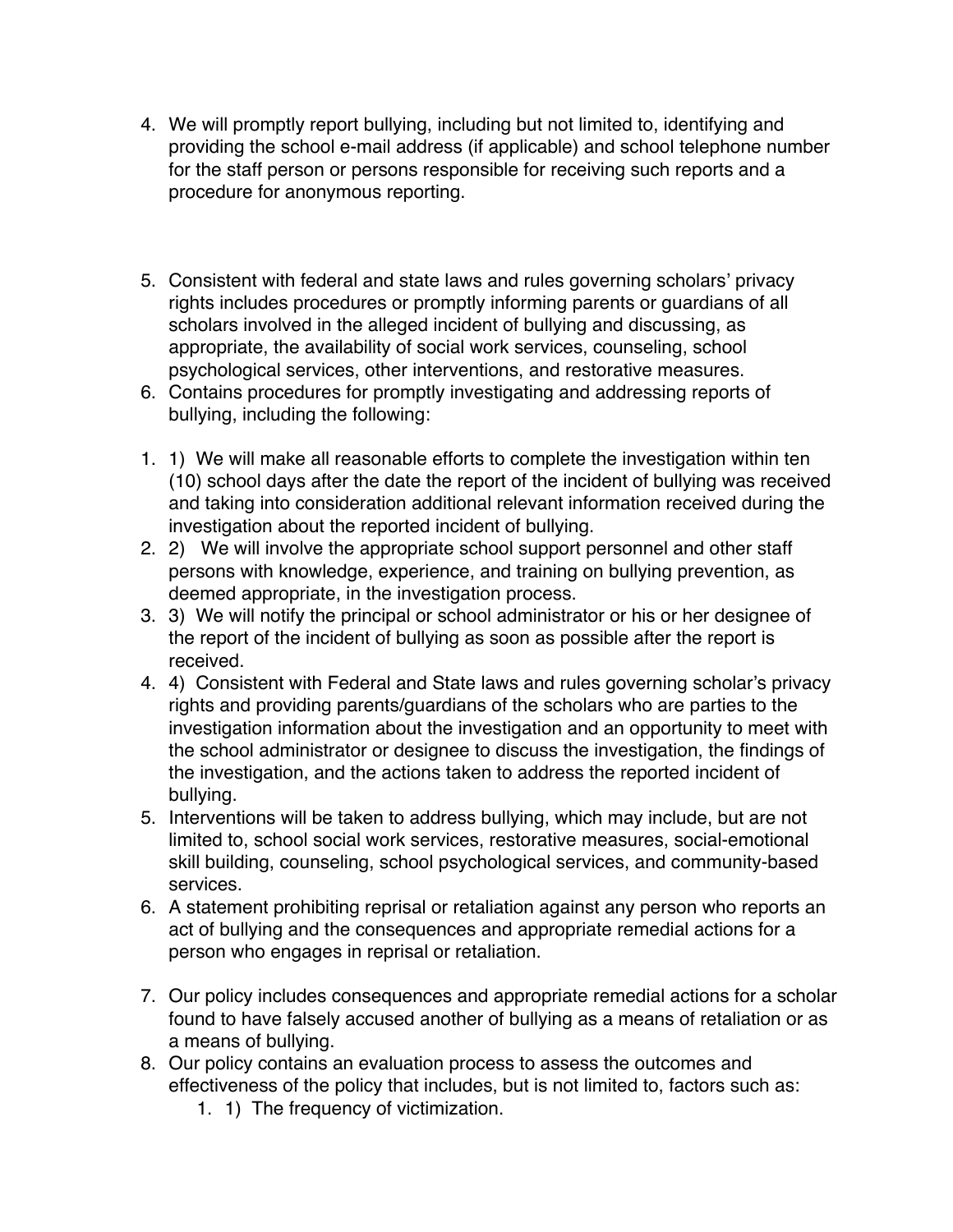- 2. 2) Scholars, staff, and family observations of safety at a school.
- 3. 3) Identification of areas of a school where bullying occurs.
- 4. 4) The types of bullying that are common or occurring.
- 5. 5) Bystander intervention or participation.
- 6. 6) The information developed as part of the evaluation process has been posted on the CS Academy's website. If the internet website is not available, the information must be provided to school administrators, school board members, school personnel, parents, guardians, and scholars.
- 9. The bullying policy aligns with the other policies of our school board.
- 10.The policy or implementing procedure includes a process to investigate whether a reported act of bullying is within the permissible scope of our school's jurisdiction. Furthermore, it shall we will provide the complaint with information regarding services that are available within the dour school and community, such as counseling, support services, and other programs.

#### **Development, Notification, and Posting**

Our Bullying adopted policy:

- 1. Our Bullying Policy was created with a range of school stakeholders, including scholars and parents and/or guardians.
- 2. Our Bullying Policy is posted on our Wellness Board at the entrance of the school's main door along with other policies, rules, or standards of conduct are posted in the school.
- 3. Our Bullying Policy is posted on the school website.
- 4. Our Bullying Policy is in our school's Parent and Scholars' handbook.
- 5. Our Bullying Policy is distributed annually to parents, guardians, scholars, and school personnel, including new employees when hired

#### **Our Bullying Policy will be filed with the ISBE by September 30, each year. We will Reevaluate and Submission**

As stated, we will review and re-evaluate every two (2) years and updated to reflect any necessary and appropriate revisions. We will submit documentation to satisfy the reevaluated policy submission includes one of the following, as applicable:

- I. An updated version of the policy with the amendment/modification date included in the reference portion of the policy;
- II. If no revisions are deemed necessary, a copy of our board minutes indicating that the policy was re- evaluated and no changes were deemed to be necessary, or a signed statement from the board president indicating that the policy was reevaluated and no changes were deemed to be necessary.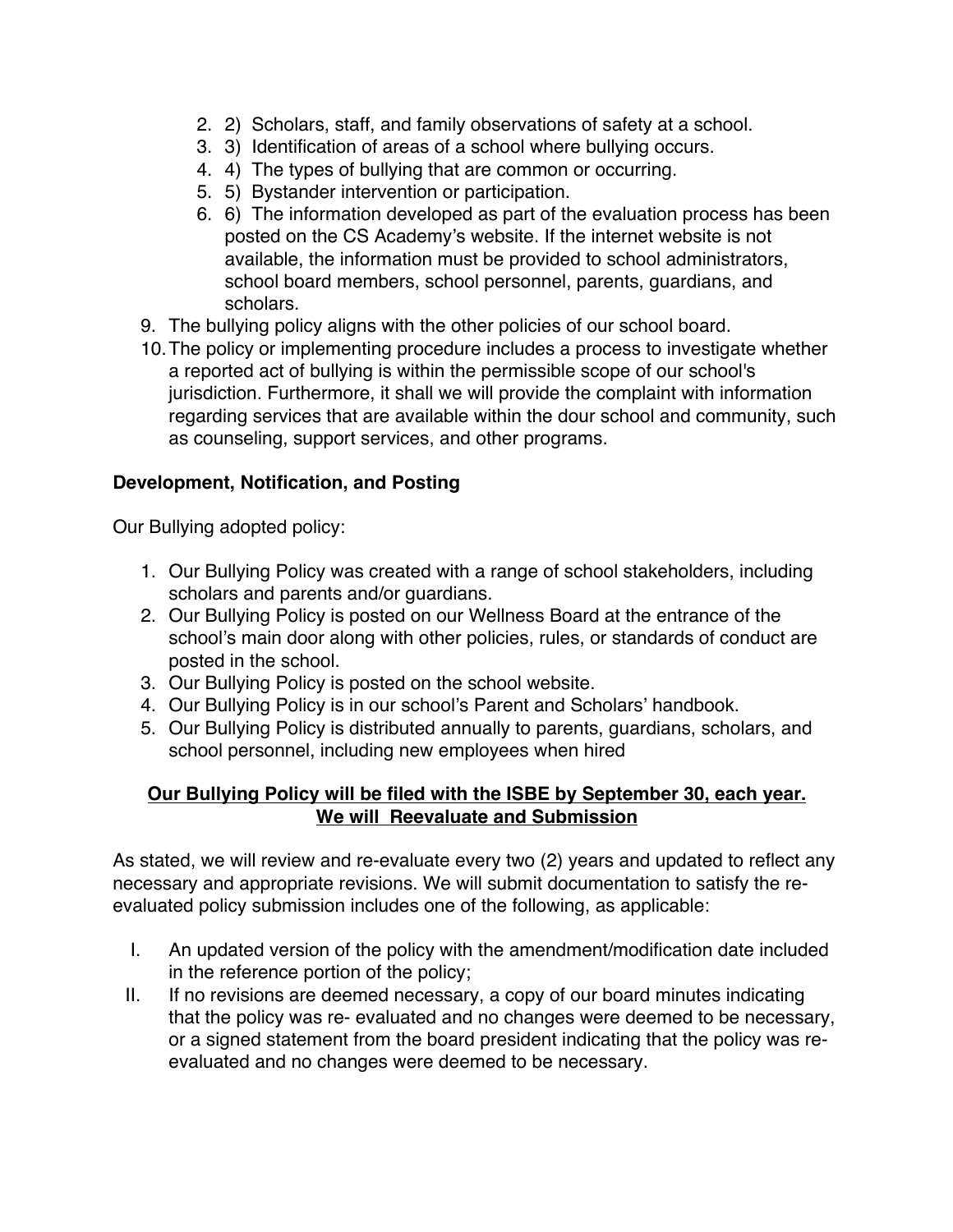#### **SUMMARY OF CS ACADEMY'S BULLYING POLICY**

CS Academy believes that all scholars have a right to a safe and healthy school environment. Every district, schools, and community have an obligation to promote mutual respect, tolerance, and acceptance.

CS Academy will not tolerate behavior that infringes on the safety of any scholar. A scholar shall not intimidate, harass, or bully another scholar through words or actions. Such behavior includes; cyber, direct physical contact, such as hitting or shoving; verbal assaults, such as teasing or name-calling; and social isolation or manipulation.

CS Academy expects scholars and/or staff to immediately report incidents of bullying to the principal or designee. Staff who witness such acts must take immediate steps to intervene when safe to do so. Each complaint of bullying will be promptly investigated. This bullying policy applies to scholars on school grounds, while traveling to and from school or a school-sponsored activity, during the lunch period, whether on or off campus, and during a school-sponsored activity.

To ensure bullying does not occur on school campuses, CS Academy will provide staff development training in bullying prevention and cultivate acceptance and understanding in all scholars and staff to build each school's capacity to maintain a safe and healthy learning environment

Educators will discuss this bullying policy with their scholars in age-appropriate ways and will assure scholars that they need not endure any form of bullying. Scholars who bully are in violation of this bullying policy and are subject to disciplinary action up to and including expulsion.

CS Academy has adopted a Scholar Code of Conduct to be followed by every scholar while on school grounds, or when traveling to and from school or a school-sponsored activity, and during lunch period, whether on or off campus.

#### **The Scholar Code of Conduct includes, but is not limited to:**

- Any scholar who engages in bullying may be subject to disciplinary action up to and including expulsion.
- Scholars are expected to immediately report incidents of bullying to the principal or designee.
- Scholars can rely on staff to promptly investigate each complaint of bullying in a thorough and confidential manner.
- If the complainant scholar or the parent of the scholar feels that appropriate resolution of the investigation or complaint has not been reached, the scholar or the parent of the scholar should contact the principal or any designee. CS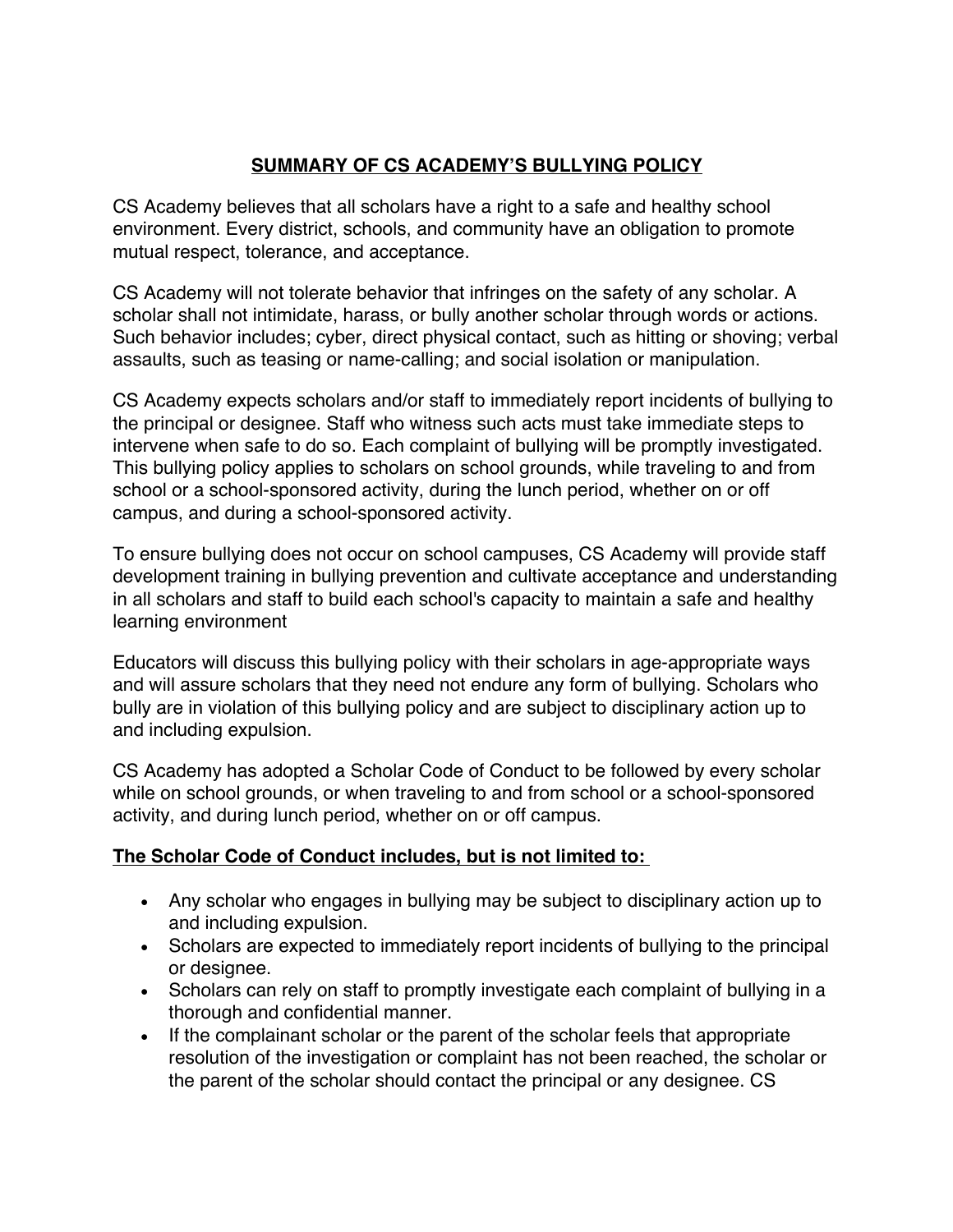Academy prohibits retaliatory behavior against any complainant or any participant in the complaint process.

The procedures for intervening in bullying behavior include, but are not limited, to the following:

- All staff, scholars and their parents have received a copy of this policy, which prohibits intimidation and bullying. At the beginning of each school year, as part of the Parent and Scholar's handbook and/or information packet, as part, and as part of the school's notification policy to parents, scholars will receive a copy of the bullying policy at the beginning of each school year.
- CS Academy will make reasonable efforts to keep a report of bullying and the results of investigation confidential.
- Staff who witness acts of bullying shall take immediate steps to intervene when safe to do so. People witnessing or experiencing bullying are strongly encouraged to report the incident; such reporting will not reflect on the target or witnesses in any way.

### **Policy for Conflict Resolution**

CS Academy believes that all students have a right to a safe and healthy school environment. Part of a healthy environment is the freedom to openly disagree. With this freedom comes the responsibility to discuss and resolve disagreements with respect for the rights and opinions of others.

To prevent conflict, CS Academy has incorporated, conflict resolution education and problem-solving techniques into the school's curriculum and the school's programs. Conflict Resolution is an important step in promoting respect and acceptance, developing new ways of communicating, understanding, and accepting differing values and cultures within the school community and helps ensure a safe and healthy learning environment

CS Academy will continue to provide training to develop the knowledge, attitudes, and skills scholars need to choose alternatives to self-destructive, violent behavior and dissolve interpersonal and intergroup conflict. CS Academy's adopted Scholar Code of Conduct to be followed by every scholar while on school grounds, when traveling to and from school or a school-sponsored activity, and during lunch period, whether on or off campus.

The Scholar Code of Conduct includes, but is not limited to, the following:

- Scholars are to resolve their disputes without resorting to violence.
- Scholars, especially those trained in conflict resolution and peer mediation, are encouraged to help fellow scholars resolve problems peaceably.